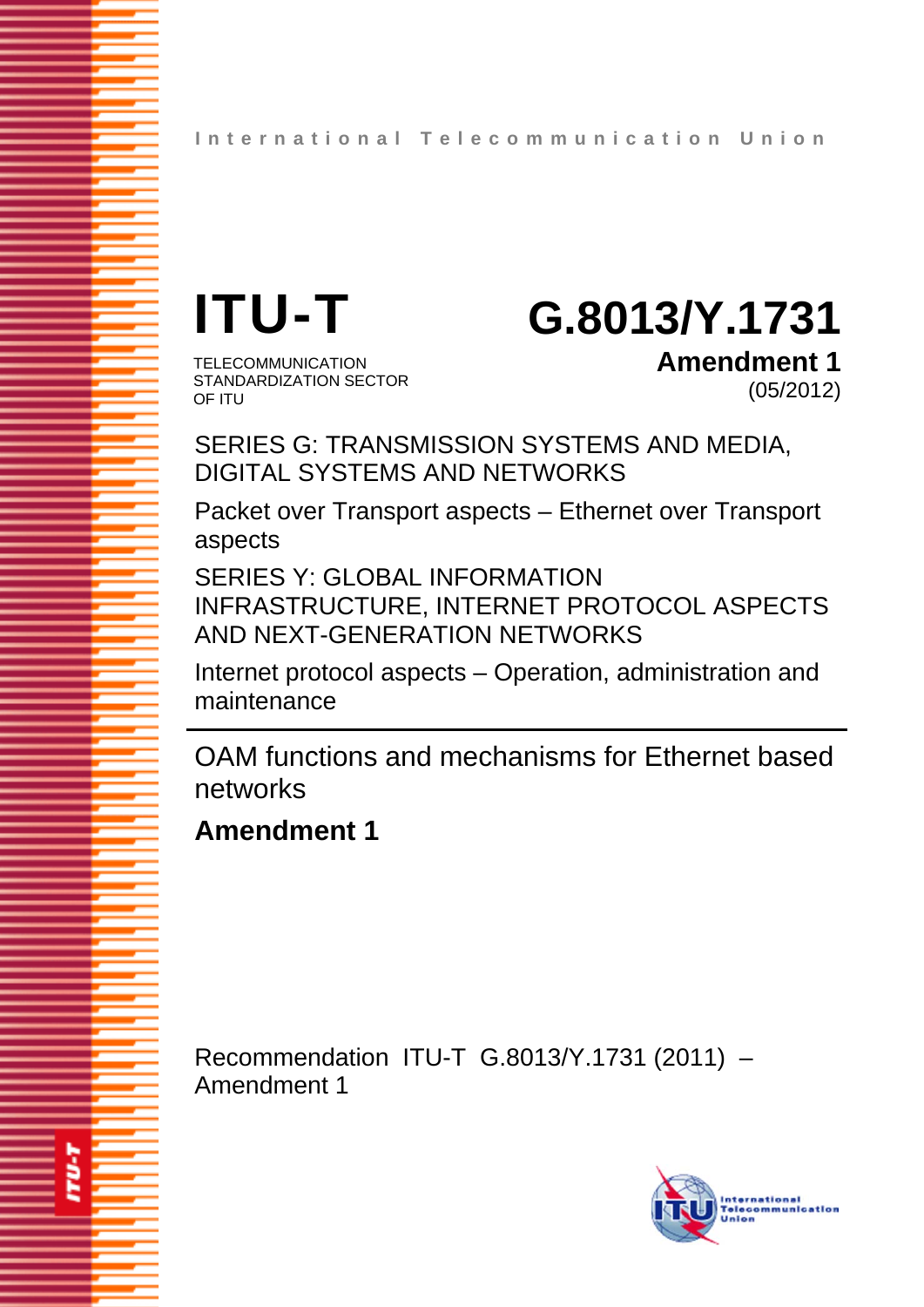#### **TRANSMISSION SYSTEMS AND MEDIA, DIGITAL SYSTEMS AND NETWORKS**

| INTERNATIONAL TELEPHONE CONNECTIONS AND CIRCUITS                                                                                                          | $G.100 - G.199$   |
|-----------------------------------------------------------------------------------------------------------------------------------------------------------|-------------------|
| GENERAL CHARACTERISTICS COMMON TO ALL ANALOGUE CARRIER-<br><b>TRANSMISSION SYSTEMS</b>                                                                    | $G.200 - G.299$   |
| INDIVIDUAL CHARACTERISTICS OF INTERNATIONAL CARRIER TELEPHONE<br><b>SYSTEMS ON METALLIC LINES</b>                                                         | $G.300 - G.399$   |
| GENERAL CHARACTERISTICS OF INTERNATIONAL CARRIER TELEPHONE SYSTEMS<br>ON RADIO-RELAY OR SATELLITE LINKS AND INTERCONNECTION WITH METALLIC<br><b>LINES</b> | $G.400 - G.449$   |
| COORDINATION OF RADIOTEL EPHONY AND LINE TELEPHONY                                                                                                        | $G.450 - G.499$   |
| TRANSMISSION MEDIA AND OPTICAL SYSTEMS CHARACTERISTICS                                                                                                    | $G.600 - G.699$   |
| DIGITAL TERMINAL EQUIPMENTS                                                                                                                               | $G.700 - G.799$   |
| <b>DIGITAL NETWORKS</b>                                                                                                                                   | $G.800 - G.899$   |
| DIGITAL SECTIONS AND DIGITAL LINE SYSTEM                                                                                                                  | $G.900-G.999$     |
| MULTIMEDIA QUALITY OF SERVICE AND PERFORMANCE – GENERIC AND USER-<br><b>RELATED ASPECTS</b>                                                               | G.1000-G.1999     |
| TRANSMISSION MEDIA CHARACTERISTICS                                                                                                                        | $G.6000 - G.6999$ |
| DATA OVER TRANSPORT – GENERIC ASPECTS                                                                                                                     | G.7000-G.7999     |
| PACKET OVER TRANSPORT ASPECTS                                                                                                                             | G.8000-G.8999     |
| <b>Ethernet over Transport aspects</b>                                                                                                                    | G.8000-G.8099     |
| <b>MPLS</b> over Transport aspects                                                                                                                        | G.8100-G.8199     |
| Quality and availability targets                                                                                                                          | G.8200-G.8299     |
| Service Management                                                                                                                                        | G.8600-G.8699     |
| <b>ACCESS NETWORKS</b>                                                                                                                                    | $G.9000 - G.9999$ |
|                                                                                                                                                           |                   |

*For further details, please refer to the list of ITU-T Recommendations.*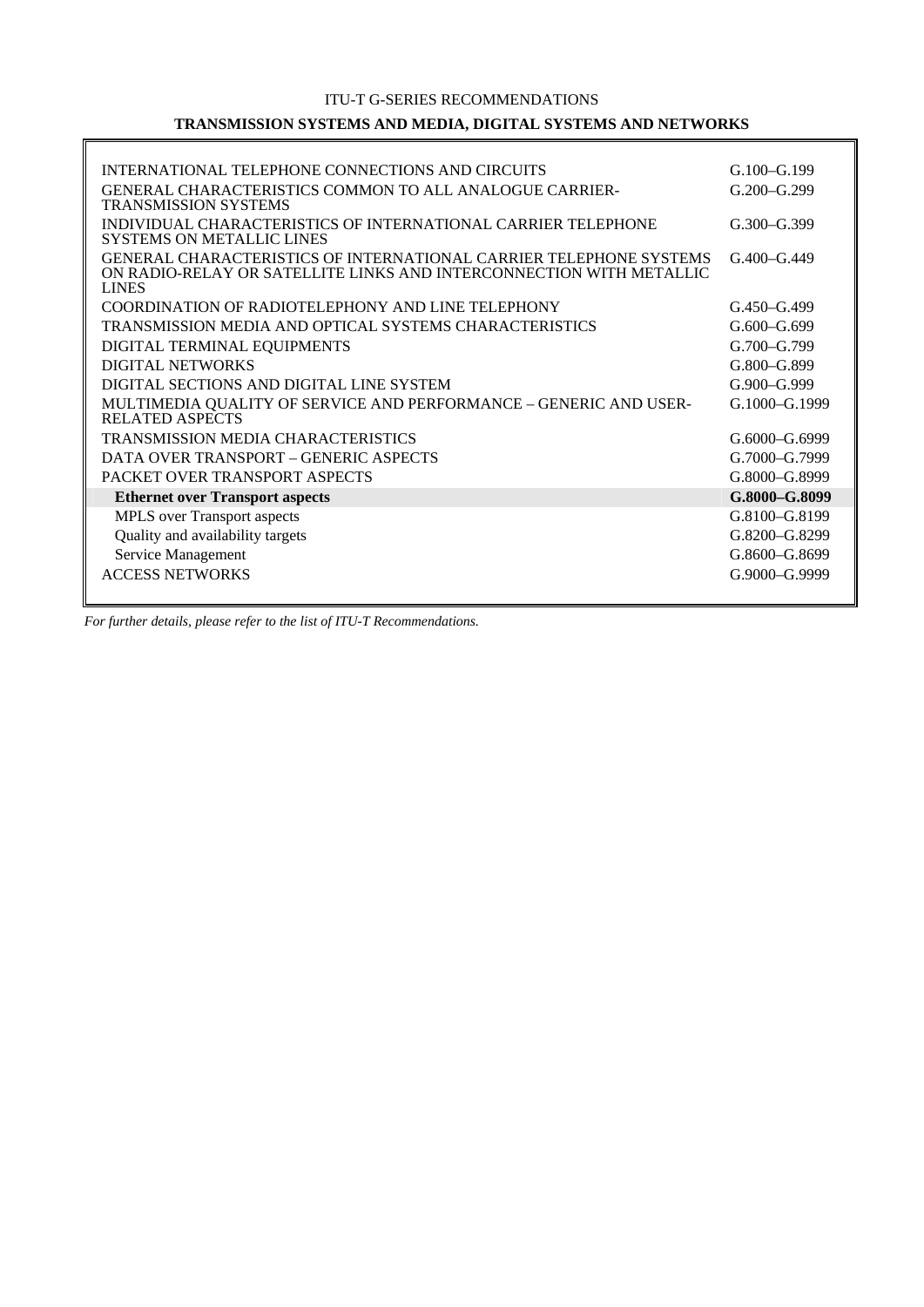# **Recommendation ITU-T G.8013/Y.1731**

# **OAM functions and mechanisms for Ethernet based networks**

# **Amendment 1**

#### **Summary**

Amendment 1 to Recommendation ITU-T G.8013/Y.1731 (2011) provides the following modifications:

- The proactive loss measurement messages/loss measurement reply (LMM/LMR).
- Updates on performance monitoring (PM) and client signal fail (CSF) related description.
- Update of references and abbreviations.
- New clause 8.4.2 on dual-ended ETH-SLM.
- New clause 9.24 on 1SL PDU.
- New clause 10.24 on 1SL (One-way synthetic loss measurement).

#### **History**

|     | Edition Recommendation            | Approval         | <b>Study Group</b> |
|-----|-----------------------------------|------------------|--------------------|
| 1.0 | <b>ITU-T Y.1731</b>               | 2006-05-22       | 13                 |
| 2.0 | <b>ITU-T Y.1731</b>               | 2008-02-29       | 13                 |
| 2.1 | ITU-T Y.1731 (2008) Amd. 1        | 2010-07-29       | 15                 |
| 3.0 | <b>ITU-T G.8013/Y.1731</b>        | 2011-07-22       | 15                 |
| 3.1 | ITU-T G.8013/Y.1731 (2011) Cor. 1 | $2011 - 10 - 29$ | 15                 |
| 3.2 | ITU-T G.8013/Y.1731 (2011) Amd. 1 | 2012-05-07       | 15                 |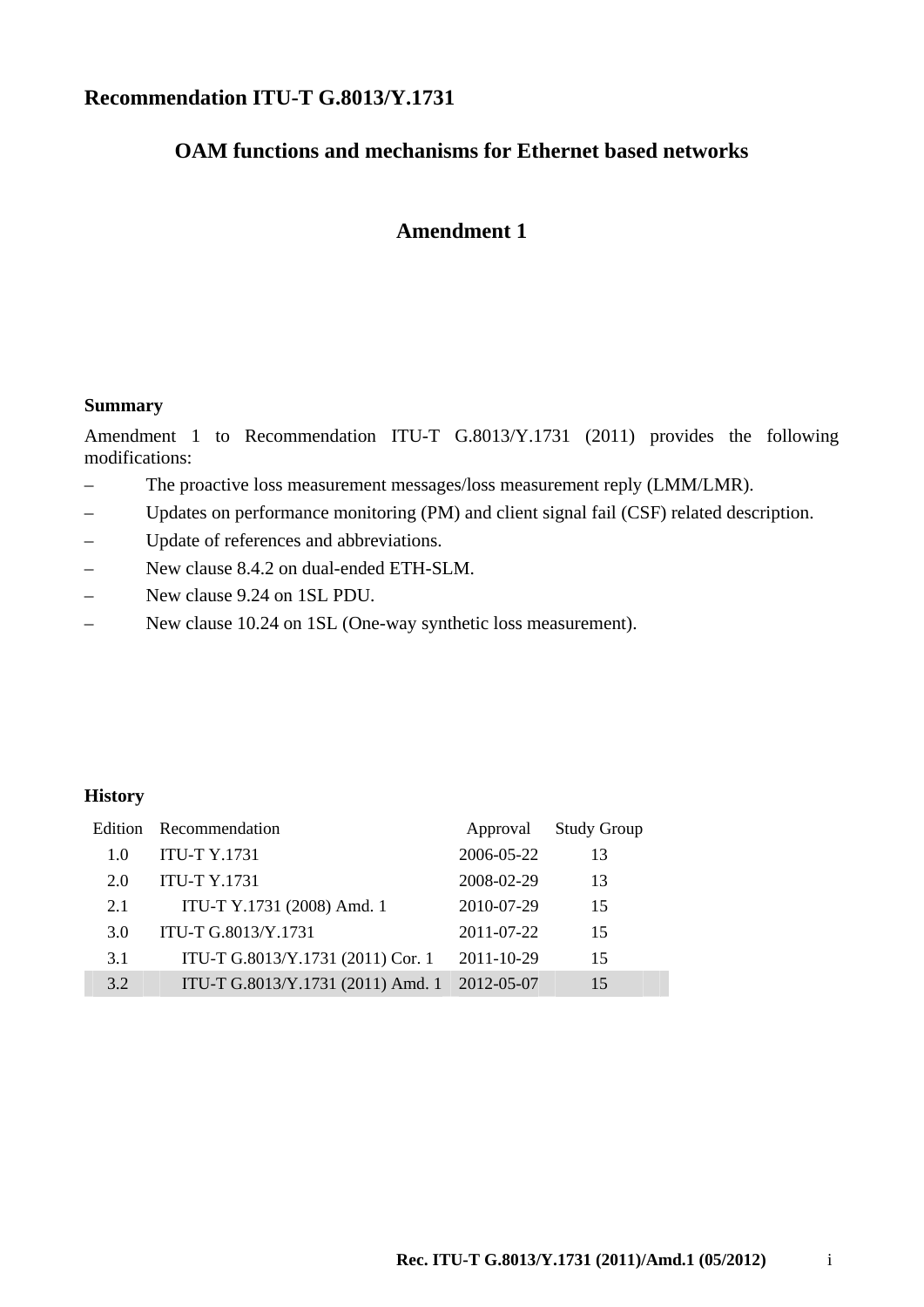#### FOREWORD

The International Telecommunication Union (ITU) is the United Nations specialized agency in the field of telecommunications, information and communication technologies (ICTs). The ITU Telecommunication Standardization Sector (ITU-T) is a permanent organ of ITU. ITU-T is responsible for studying technical, operating and tariff questions and issuing Recommendations on them with a view to standardizing telecommunications on a worldwide basis.

The World Telecommunication Standardization Assembly (WTSA), which meets every four years, establishes the topics for study by the ITU-T study groups which, in turn, produce Recommendations on these topics.

The approval of ITU-T Recommendations is covered by the procedure laid down in WTSA Resolution 1.

In some areas of information technology which fall within ITU-T's purview, the necessary standards are prepared on a collaborative basis with ISO and IEC.

#### NOTE

In this Recommendation, the expression "Administration" is used for conciseness to indicate both a telecommunication administration and a recognized operating agency.

Compliance with this Recommendation is voluntary. However, the Recommendation may contain certain mandatory provisions (to ensure, e.g., interoperability or applicability) and compliance with the Recommendation is achieved when all of these mandatory provisions are met. The words "shall" or some other obligatory language such as "must" and the negative equivalents are used to express requirements. The use of such words does not suggest that compliance with the Recommendation is required of any party.

#### INTELLECTUAL PROPERTY RIGHTS

ITU draws attention to the possibility that the practice or implementation of this Recommendation may involve the use of a claimed Intellectual Property Right. ITU takes no position concerning the evidence, validity or applicability of claimed Intellectual Property Rights, whether asserted by ITU members or others outside of the Recommendation development process.

As of the date of approval of this Recommendation, ITU had received notice of intellectual property, protected by patents, which may be required to implement this Recommendation. However, implementers are cautioned that this may not represent the latest information and are therefore strongly urged to consult the TSB patent database at [http://www.itu.int/ITU-T/ipr/.](http://www.itu.int/ITU-T/ipr/) 

#### ITU 2012

All rights reserved. No part of this publication may be reproduced, by any means whatsoever, without the prior written permission of ITU.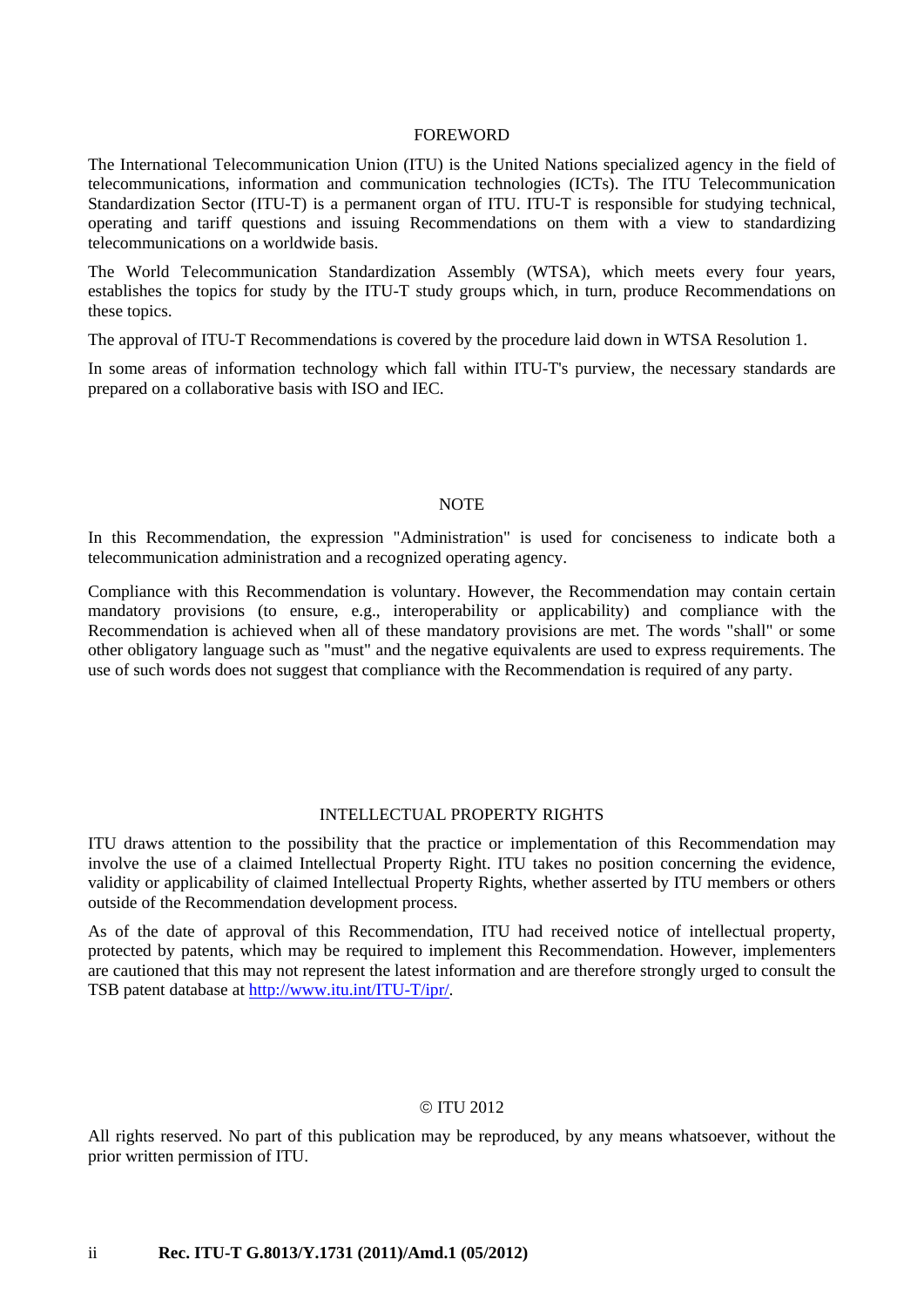#### **Table of Contents**

|    |      |                                                     | Page           |
|----|------|-----------------------------------------------------|----------------|
| 1) |      |                                                     | 1              |
| 2) |      |                                                     | 1              |
| 3) |      |                                                     | $\mathbf{1}$   |
|    | 3.1) |                                                     | 1              |
|    | 3.2) |                                                     | 1              |
|    | 3.3) |                                                     | $\overline{2}$ |
| 4) |      |                                                     | $\overline{2}$ |
|    | 4.1) |                                                     | $\overline{2}$ |
|    | 4.2) | 8.1.1.2, CCM with dual-ended ETH-LM frame reception | 3              |
| 5) |      |                                                     | 3              |
|    | 5.1) |                                                     | 3              |
|    | 5.2) |                                                     | 4              |
| 6) |      |                                                     | $\overline{4}$ |
|    | 6.1) |                                                     | 4              |
|    | 6.2) |                                                     | 4              |
|    | 6.3) |                                                     | 4              |
| 7) |      |                                                     | 5              |
|    | 7.1) |                                                     | 5              |
|    | 7.2) |                                                     | 5              |
|    | 7.3) |                                                     | 6              |
|    | 7.4) |                                                     | 7              |
| 8) |      |                                                     | 8              |
|    | 8.1) |                                                     | 8              |
|    | 8.2) |                                                     | 8              |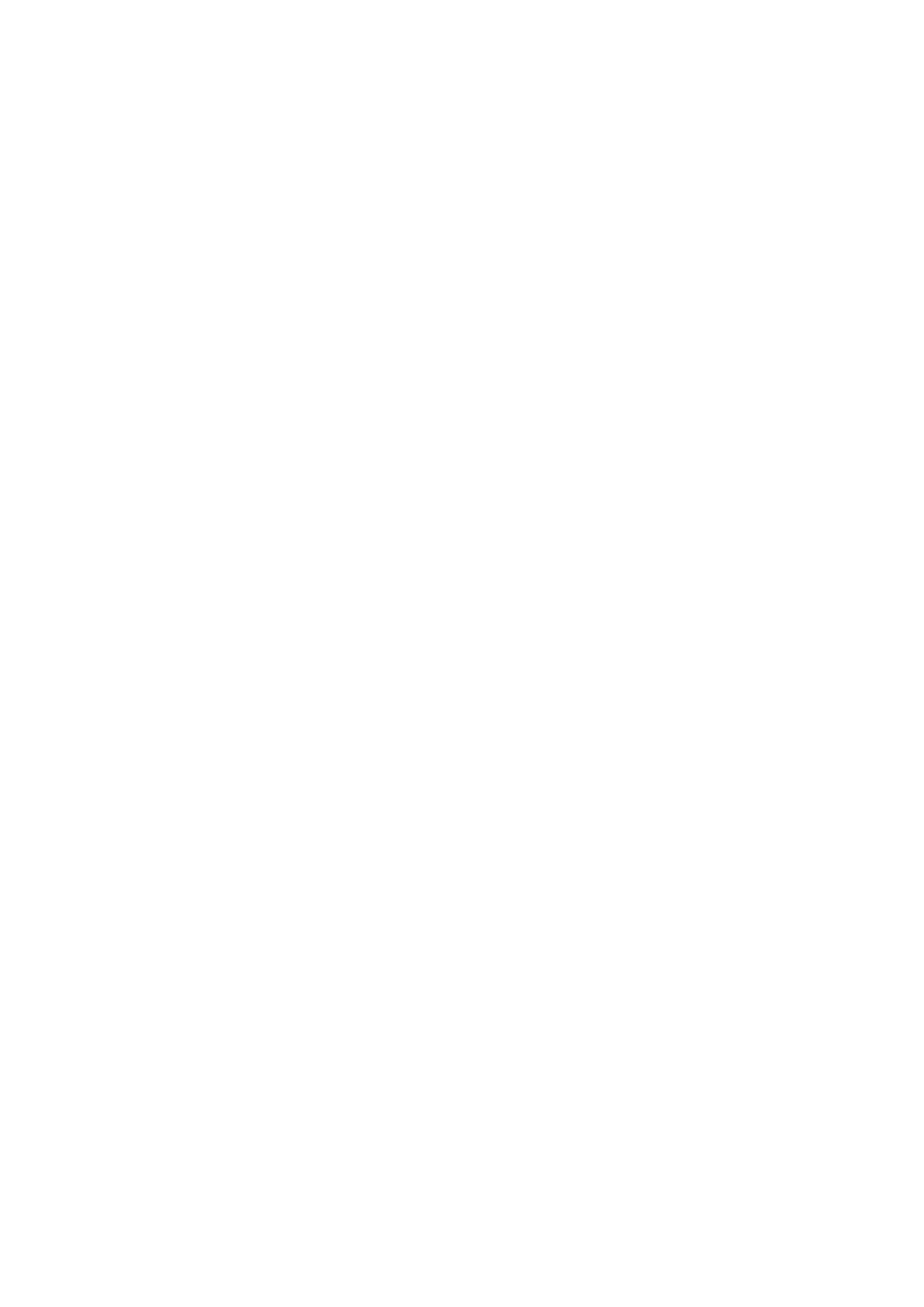# **Recommendation ITU-T G.8013/Y.1731**

# **OAM functions and mechanisms for Ethernet based networks**

# **Amendment 1**

#### **1) Clause 2, References**

*Delete the following references:* 

[IEEE 802.1ag] IEEE 802.1ag-2007, *IEEE Standard for Local and Metropolitan area Networks: Virtual Bridged Local Area Networks Amendment 5: Connectivity Fault Management*.

[IEEE 802.1Q] IEEE 802.1Q-2005, *IEEE Standard for Local and Metropolitan area Networks: Virtual Bridged Local Area Networks*.

*Replace above references by:* 

[IEEE 802.1Q] IEEE 802.1Q-2011, *IEEE Standard for Local and Metropolitan area Networks: Virtual Bridged Local Area Networks*.

*Consequently, references within the text to [IEEE 802.1ag] will be changed to [IEEE802.1Q].* 

#### **2) Clause 4, Abbreviations**

*Add the following abbreviation:* 

1SL One-way Synthetic Loss measurement

#### **3) Clause 7.12, Ethernet client signal fail (ETH-CSF)**

#### **3.1) 7.12 Ethernet Client Signal Fail (ETH-CSF)**

#### *Update the first paragraph of clause 7.12 as below:*

The Ethernet Client Signal Fail function (ETH-CSF) is used by a MEP to propagate to a peer MEP the detection of a failure or defect event in an Ethernet client signal when the client itself does not support appropriate fault or defect detection or propagation mechanisms, such as ETH-CC or ETH-AIS. The ETH-CSF messages propagate in the direction from the Ethernet MEP, associated with the ingress client portEthernet source-adaptation function detecting the failure or defect event, to the Ethernet sink-adaptation function associated with the Ethernet peer MEP.

#### **3.2) 7.12.1 CSF transmission**

#### *Update clause 7.12.1 as below:*

Frames with ETH-CSF information can be issued by a MEP, upon notification of an Ethernet CSF event from the corresponding ingress client portits associated Ethernet client source adaptation function.

Transmission of packets with CSF information can be enabled or disabled on a MEP.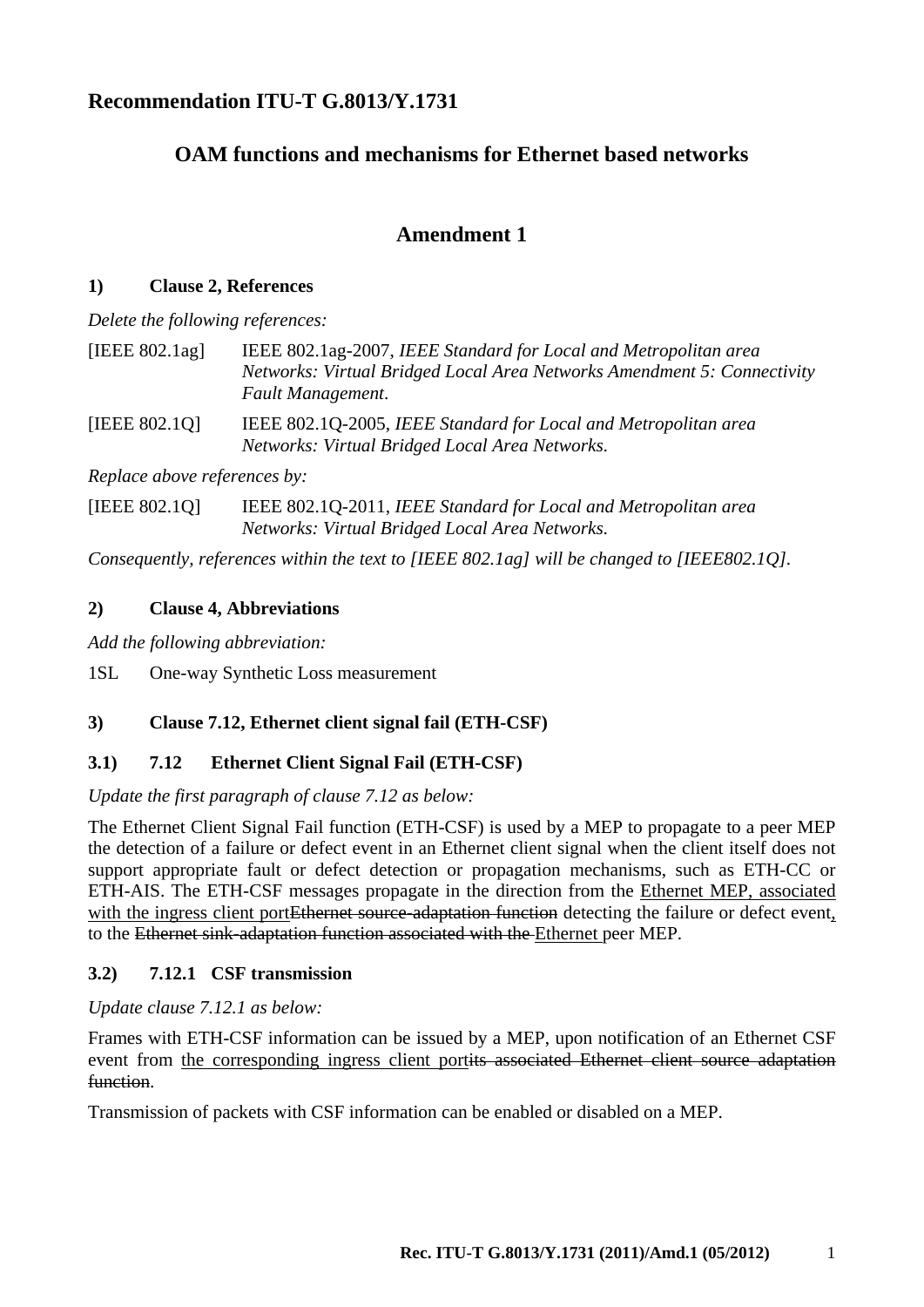Upon receiving an Ethernet CSF notification from the ingress client portits Ethernet client-specific source adaptation function the associated MEP can immediately start periodic transmission of frames with ETH-CSF information. A MEP continues periodic transmission of frames with ETH-CSF information until the Ethernet CSF indication is removed by the source adaptation function.

Clearing an Ethernet CSF condition by the Ethernet client-specific source adaptation function is Ethernet client and application specific. The clearance of the Ethernet CSF condition by the source adaptation function is communicated to the sink adaptation function associated with the peer MEP via:

- the non-sending ETH-CSF or
- the forwarding of a ETH-CSF PDU with Client Defect Clear Indication (C-DCI) information.

# **3.3) 7.12.2 CSF reception**

*Update the first two paragraphs of clause 7.12.2 as below:* 

#### An Ethernet MEP detects an Ethernet remote CSF condition when an ETH-CSF PDU with no C-DCI information is received.

The clearance of the Ethernet remote CSF condition by the Ethernet client is detectedClearing an Ethernet CSF condition by the Ethernet client-specific sink adaptation function is Ethernet client and application specific. The clearance of the Ethernet CSF condition by the sink adaptation function is communicated to the source adaptation function associated with the peer MEP when:

<…>

## **4) Clause 8.1, Frame loss measurement (ETH-LM)**

## **4.1) 8.1 Frame loss measurement (ETH-LM)**

## *Update clause 8.1 as below:*

## *Delete Note 1 and replace it by the following:*

NOTE 1 – Both proactive and on-demand ETH-LM count OAM frames as follows:

- For single-ended ETH-LM, OAM frames that are only used for proactive functions used by termination functions (e.g., those for ETH-CC) are counted.
- For dual-ended ETH-LM, OAM frames for proactive functions used by termination functions are NOT counted.
- In both cases:
	- Proactive OAM frames used by adaptation functions (e.g., those for ETH-APS and ETH-CSF) are counted.
	- OAM frames that can be used for on-demand functions (e.g., those for ETH-LB, ETH-LT and on-demand ETH-LM, ETH-DM and ETH-SLM) are NOT counted.

## *Update the paragraph after Note 5 as below:*

Specific configuration information required by a MEP to support ETH-LM is the following:

- MEG Level MEG Level at which the MEP exists
- Unicast MAC address of remote MEP to which ETH-LM is intended. Multicast Class 1 MAC address is also allowed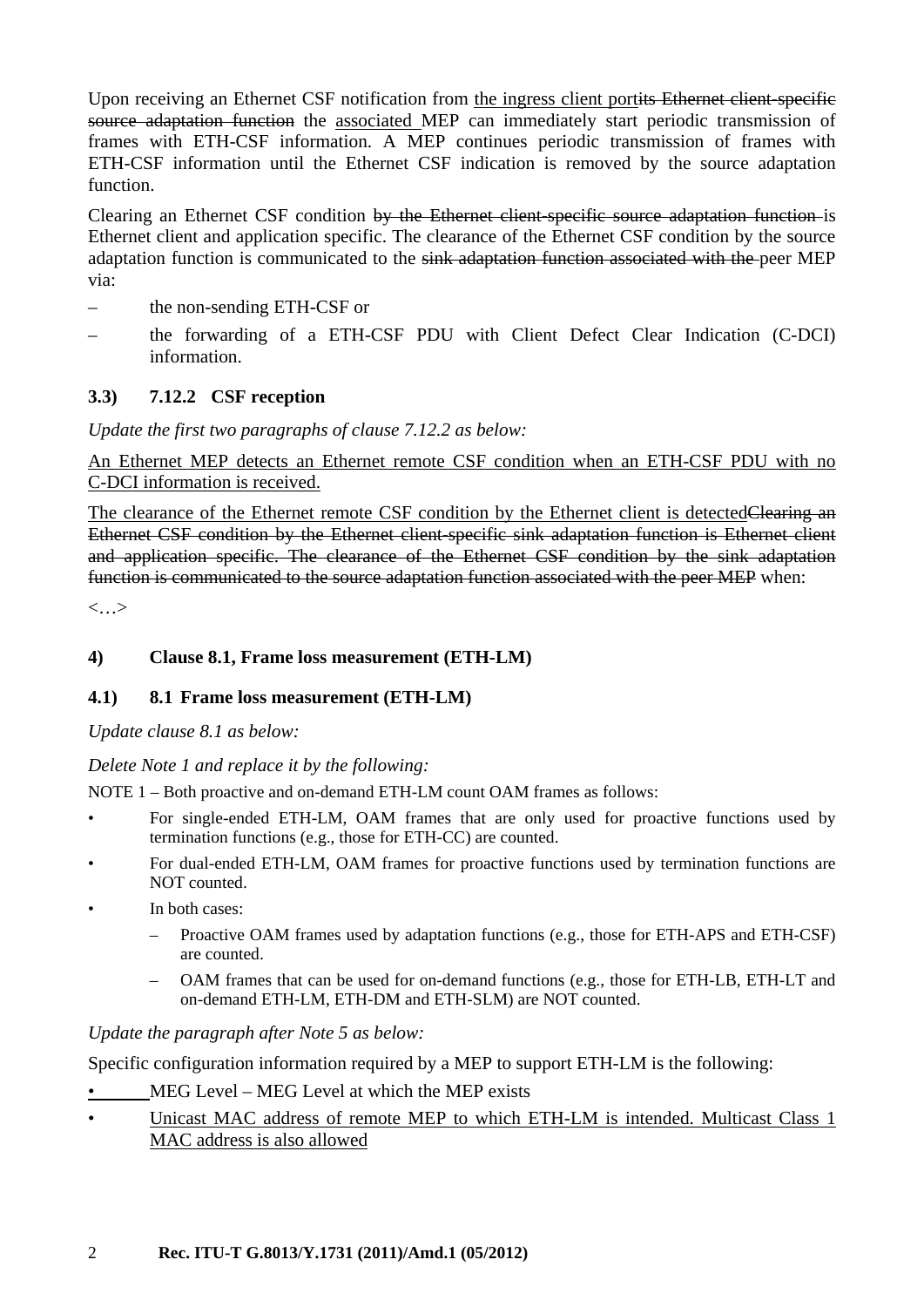- ETH-LM transmission period default transmission period is 100ms (i.e., a transmission rate of 10 frames/second). The ETH-LM transmission period should be such that the frame and/or octet counters whose values are carried in ETH-LM information should not wrap around to the same value even if one or more ETH-LM frames are lost. This is primarily a concern for frame loss measurements at lower priority levels. Refer to Appendix III.2 for examples of frame counter wrapping periods.
- Priority –identifies the priority of the frames with ETH-LM information. This information is configurable per operation.
- Drop Eligibility Frames with ETH-LM information are always marked as drop ineligible. This information is not necessarily configured.

# **4.2) 8.1.1.2, CCM with dual-ended ETH-LM frame reception**

### *Update the last paragraph in clause 8.1.1.2 as below:*

If the Period field value in the received CCM frame is different than the MEP's own configured CCM transmission period, the MEP detects an unexpected Period defect condition, in which case the frame loss measurements are not carried out.

### **4.3) 8.1.2 Single-ended ETH-LM**

*Update clauses 8.1.2 and 8.1.2.1 as below:* 

### **8.1.2 Single-ended ETH-LM**

Single-ended ETH-LM is used for on-demand and proactive OAM. In this case, a MEP sends frames with ETH-LM request information to its peer MEP and receives frames with ETH-LM reply information from its peer MEP to carry out loss measurements.

The PDU used for single-ended ETH-LM request is LMM, as described in clause 9.12. The PDU used for single-ended ETH-LM reply is LMR, as described in clause 9.13. Frames which carry the LMM PDU are called LMM frames. Frames which carry the LMR PDU are called LMR frames. The same LMM and LMR frame formats can be used for proactive and on-demand single-ended ETH-LM. The distinction of proactive LMM/LMR frames from on-demand LMM/LMR frames is by the value of a flag field in the LMM/LMR frames.

#### **8.1.2.1 LMM transmission**

For an on-demand loss measurement, When configured for Single-ended loss measurement, a MEP periodically transmits LMM frames with the following information element:

**TxFCf**: Value of the local counter TxFCl at the time of LMM frame transmission,

## **5) Clause 8.2, Frame delay measurement (ETH-DM)**

#### **5.1) 8.2.1.2 1DM reception**

#### *Update the first paragraph in clause 8.2.1.2 as follows:*

When configured for one-way delay measurements, a MEP, upon receiving a valid 1DM frame, uses the following values to make one-way frame delay measurement. A 1DM frame with a valid MEG Level and a destination MAC address equal to the receiving MEP's MAC address or Multicast Class 1 MAC Address is considered to be a valid 1DM frame. These values serve as input to the one-way frame delay variation measurement: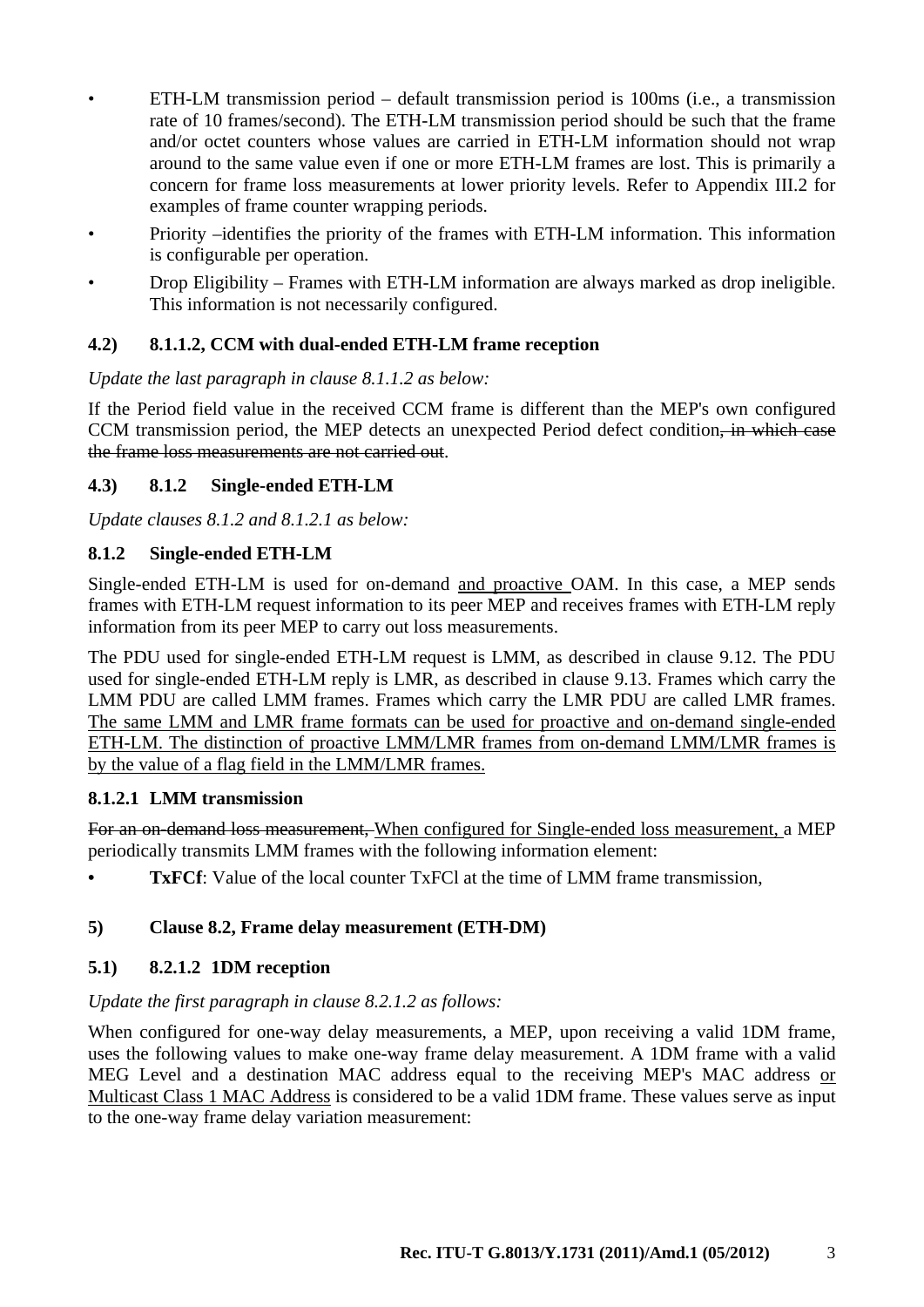#### **5.2) 8.2.2.2 DMM reception and DMR transmission**

#### *Update the first paragraph in clause 8.2.2.2 as follows:*

Whenever a valid DMM frame is received by a MEP, a DMR frame is generated and transmitted to the requesting MEP. A DMM frame with a valid MEG Level and a destination MAC address equal to the receiving MEP's MAC address or Multicast Class 1 MAC Address is considered to be a valid DMM frame. Every field in the DMM frame is copied to the DMR frame with the following exceptions:

#### **6) Clause 8.4, Synthetic loss measurement (ETH-SLM)**

#### **6.1) 8.4.1.2 SLM reception and SLR transmission**

#### *Update the first paragraph in clause 8.4.1.2 as follows:*

Whenever a valid SLM frame is received by a MEP, an SLR frame is generated and transmitted to the requesting MEP. An SLM frame with a valid MEG Level and a destination MAC address equal to the receiving MEP's MAC address or Multicast Class 1 MAC Address is considered to be a valid SLM frame. Every field in the SLM frame is copied to the SLR frame with the following exceptions:

#### **6.2) 8.4.1.3 SLR reception**

#### *Revise the first paragraph in clause 8.4.1.3 as follows:*

After transmission of a SLM frame (with a given TxFCf value), a MEP will expect to receive a corresponding SLR frame (carrying same TxTCf value) within the timeout value from its peer MEP(s). In on-demand mode, SLR frames received more than 5s after the command that terminates SL measurement must be discarded, as specified in [ITU-T G.8021] after the timeout value (5 seconds) must be ignored.

#### **6.3) 8.4.2 Dual-ended ETH-SLM**

*Add new clause 8.4.2 as below:* 

#### **8.4.2 Dual-ended ETH-SLM**

Dual-ended ETH-SLM can be used for on-demand and proactive OAM. It carries out loss measurements applicable to both point-to-point ETH connection or multipoint ETH connectivity. It allows a MEP in a MEG to send periodic dual-ended frames with ETH-SLM information to its peer MEP(s) to facilitate frame loss measurement at the peer MEP. The receiving MEP terminates the dual-ended frames and makes the near-end loss measurements.

The selection of on-demand or proactive is performed by the management function that initiates the test; however this is local information and does not need to be conveyed in the PDU.

Dual-ended ETH-SLM is suitable where it is required and practical to measure unidirectional FLR from every MEP to all its peer MEPs (e.g., any-to-any measurements)

The PDU used for dual-ended ETH-SLM information is 1SL, as described in clause 9.24. Frames which carry the 1SL PDU are called 1SL frames.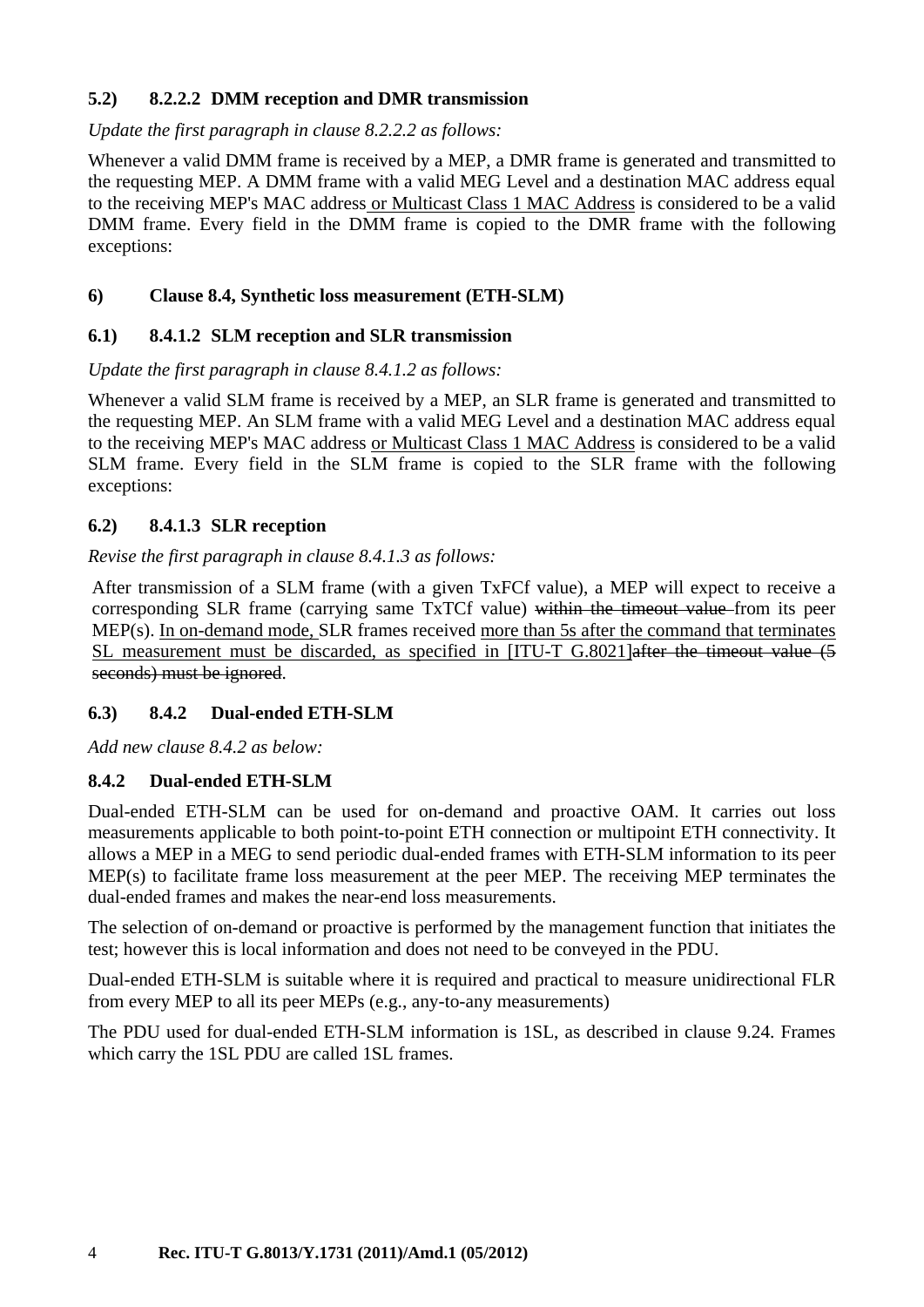#### **8.4.2.1 1SL transmission**

When configured for dual-ended operation, a MEP periodically transmits 1SL frames with the following information elements:

- Test ID: Value containing a number configured by the MEP and then used to run multiple tests simultaneously.
- Source MEP ID: MEP's own identity in the MEG
- TxFCf: Value of the local counter TxFCl at the time of 1SL frame transmission.

The 1SL PDU is transmitted with a period value equal to the 1SL transmission period configured for performance monitoring application at the transmitting MEP.

#### **8.4.2.2 1SL reception**

When configured for one-way synthetic loss measurements, a MEP, upon receiving a valid 1SL frame, uses the following values to make one-way frame delay measurement. A 1SL frame with a valid MEG Level and a destination MAC address equal to the receiving MEP's MAC address or Multicast Class 1 MAC Address is considered to be a valid 1SL frame.

Whenever a valid 1SL frame is received by a MEP with a given TxFCf value, the MEP will expect to receive a subsequent 1SL frame (TxFCf value incremented by one).

For a given measurement period, a MEP uses the following values to determine near-end frame loss in the period:

- Last received 1SL frame's TxFCf value and local counter RxFCl at the end of the measurement period. These values are represented as  $TxFCF[t_c]$  and  $RxFCI[t_c]$ , where  $t_c$  is the end time of the measurement period
- 1SL frame's TxFCf value of the first received 1SL after the test starts and local counter RxFCl at the beginning of the measurement period. These values are represented as  $TxFCf[t_p]$  and  $RxFCI[t_p]$ , where  $t_p$  is the start time of the measurement period

Frame  $loss_{near-end} = |$  TxFCf[t<sub>c</sub>] - TxFCf[t<sub>p</sub>]  $| - |$  RxFCl[t<sub>c</sub>] - RxFCl[t<sub>p</sub>]  $|$ 

#### **7) Clause 9, OAM PDU types**

#### **7.1) 9.1 Common OAM information elements**

*Add the following information to Table 9-1 in numerical order:* 

| <b>OpCode Value</b>              | <b>OAM PDU Type</b> | <b>OpCode Relevance for MEPs/MIPs</b> |
|----------------------------------|---------------------|---------------------------------------|
| 53                               | <u> 1SL</u>         | MEPs                                  |
| 32, 34, 36, 38, 44, 53,<br>56-63 | Reserved (Note 2)   |                                       |

## **7.2) 9.12 LMM PDU**

*Update clauses 9.12 and 9.12.2 as below:* 

#### **9.12 LMM PDU**

LMM is used to support single-ended proactive and on-demand ETH-LM request, as described in clause 8.1.2.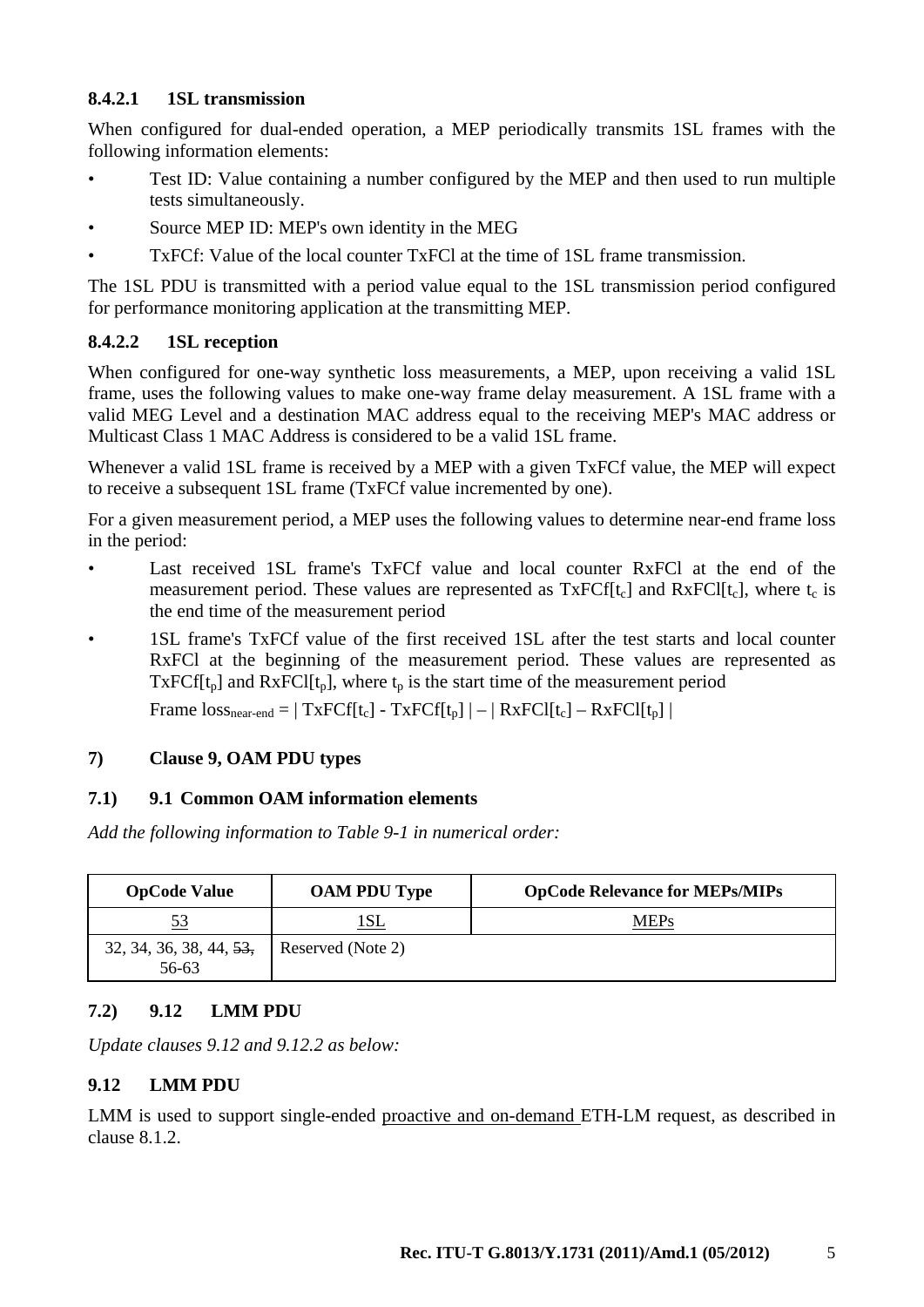#### **9.12.2 LMM PDU format**

LMM PDU format used by a MEP to transmit LMM information is shown in Figure 9.12-1.

|    |                          |               |                |   |                  |   |                |   |                           |              |   |        |             |   |   | 4 |   |                     |   |                |                |
|----|--------------------------|---------------|----------------|---|------------------|---|----------------|---|---------------------------|--------------|---|--------|-------------|---|---|---|---|---------------------|---|----------------|----------------|
|    | $\overline{ }$<br>8<br>6 | 4             | 3<br>2         | 8 | 6                | 5 | $\overline{4}$ | 3 | 2                         | 8            | 6 | $\sim$ | 4           | 3 | 2 | 8 | 6 | 5                   | 4 | $\mathfrak{Z}$ | $\overline{c}$ |
|    | <b>MEL</b>               |               | Version $(10)$ |   | $OpCode(LMM=43)$ |   |                |   |                           |              |   |        | Flags $(0)$ |   |   |   |   | $TLV$ Offset $(12)$ |   |                |                |
| 5  |                          |               |                |   |                  |   |                |   |                           | <b>TxFCf</b> |   |        |             |   |   |   |   |                     |   |                |                |
| 9  |                          |               |                |   |                  |   |                |   | Reserved for RxFCf in LMR |              |   |        |             |   |   |   |   |                     |   |                |                |
| 13 |                          |               |                |   |                  |   |                |   | Reserved for TxFCb in LMR |              |   |        |             |   |   |   |   |                     |   |                |                |
| 17 |                          | End TLV $(0)$ |                |   |                  |   |                |   |                           |              |   |        |             |   |   |   |   |                     |   |                |                |

#### **Figure 9.12-1 – LMM PDU format**

The fields of the LMM PDU format are as follows:

- MEG Level: refer to clause 9.1
- Version: refer to clause 9.1, value for the LMM PDU on this version is set to 1always 0
- OpCode: Value for this PDU type is LMM (43).
- Flags: One information elements in the Flags field, the LSB bit (Type), is used to indicate the type of the LMM operation as follows: Set to all-ZEROes.

| MSB |  |                |             |  | L SE |
|-----|--|----------------|-------------|--|------|
|     |  |                |             |  |      |
|     |  | Reserved $(0)$ |             |  |      |
|     |  |                | Reserved(0) |  |      |

| Figure 9.12-2 – Flags format in LMM PDU |  |  |  |
|-----------------------------------------|--|--|--|
|                                         |  |  |  |

Type: Bit 1 is set to 1 if it is the proactive operation, or set to 0 if it is the on-demand operation.

- TLV offset: Set to 12
- TxFCf: 4-octet integer values with samples of the frame counters, as specified in clause 9.12.1.
- Reserved: Reserved fields are set to all ZEROes
- End TLV: An all-ZEROes octet value.

#### **7.3) 9.13 LMR PDU**

*Update clause 9.13 as below:* 

#### **9.13 LMR PDU**

LMR PDU is used to support single-ended proactive and on-demand ETH-LM reply, as described in clause 8.1.2.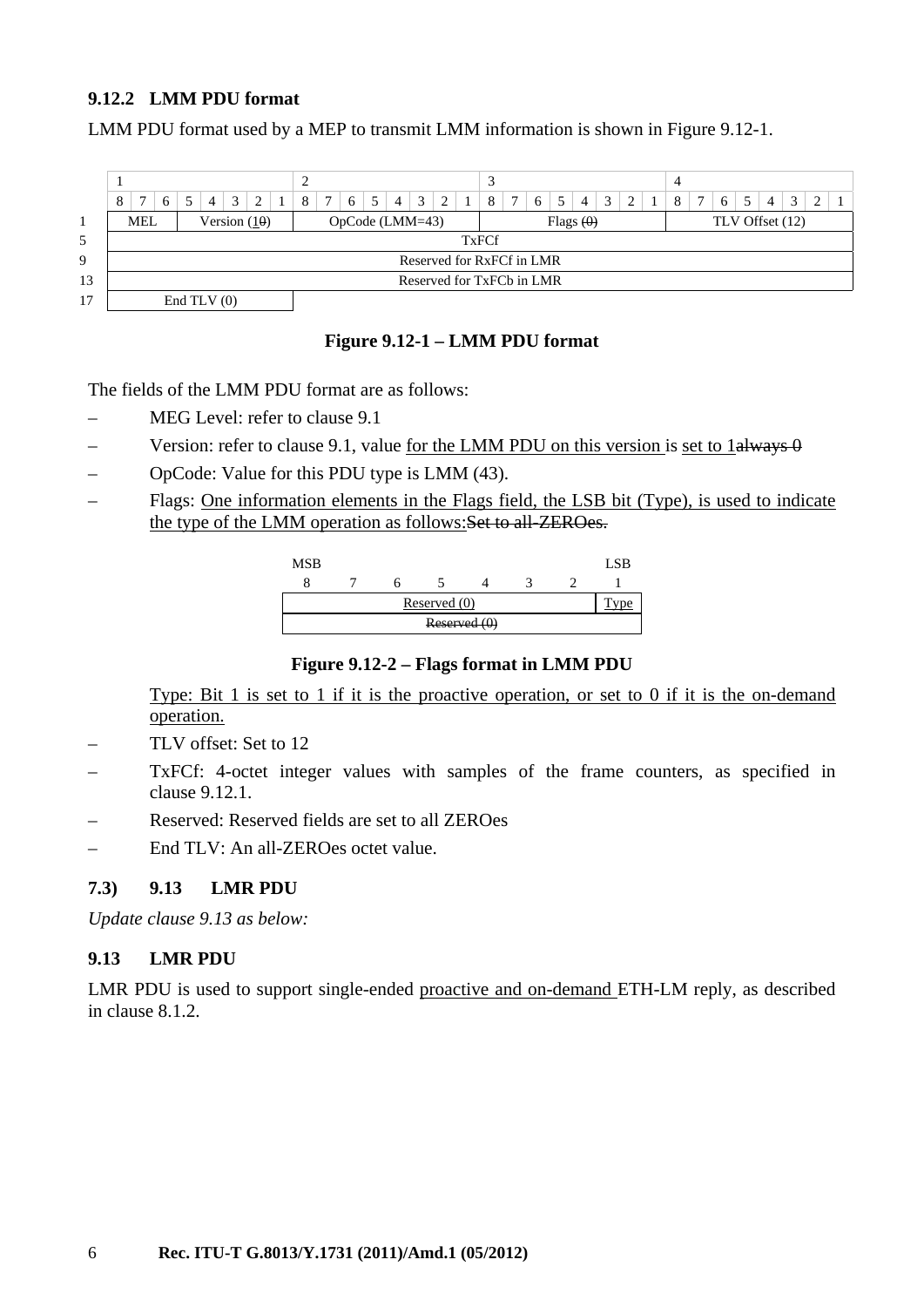### **7.4) 9.24, 1SL PDU**

*Add new clause 9.24 as below:* 

### **9.24 1SL PDU**

1SL is used to support dual-ended proactive and on-demand ETH-SLM, as described in clause 8.4.2

### **9.24.1 1SL information elements**

Information elements carried in 1SL include:

- Source MEP ID: Source MEP ID is a 2-octet field where the last 13 least significant bits are used to identify the MEP transmitting the 1SL frame. MEP ID is unique within the MEG
- Test ID: Test ID is a 4-octet field set by the transmitting MEP and used to identify when multiple tests run simultaneously towards different MEPs including concurrent on-demand and proactive tests
- TxTCf: TxTCf is a 4-octet field which carries the number of 1SL frame transmitted by the MEP towards its peer MEPs

### **9.24.2 1SL PDU format**

1SL PDU format used by a MEP to transmit 1SL information is shown in Figure 9.24-1.

|           | 7 <sup>1</sup><br>8 <sup>1</sup> |                                               | $6\begin{bmatrix} 5 & 4 & 3 & 2 & 1 & 8 & 7 & 6 & 5 & 4 & 3 & 2 & 1 & 8 & 7 & 6 & 5 & 4 & 3 & 2 & 1 & 8 & 7 & 6 & 5 & 4 & 3 & 2 & 1 & 8 & 7 & 6 & 5 & 4 & 3 & 2 & 1 & 1 & 8 & 7 & 6 & 5 & 4 & 3 & 2 & 1 & 1 & 8 & 7 & 6 & 5 & 4 & 3 & 2 & 1 & 1 & 8 & 7 & 6 & 5 & 4 & 3 & 2 & 1 & 1 & 8 & 7 & 6 & 5 & 6 & 5 &$ |             |                 |
|-----------|----------------------------------|-----------------------------------------------|----------------------------------------------------------------------------------------------------------------------------------------------------------------------------------------------------------------------------------------------------------------------------------------------------------------|-------------|-----------------|
|           | MEL                              | Version $(0)$                                 | OpCode $(1SL = 53)$                                                                                                                                                                                                                                                                                            | Flags $(0)$ | TLV Offset (16) |
| 5         |                                  |                                               | Source MEP ID                                                                                                                                                                                                                                                                                                  |             | Reserved        |
| 9         |                                  |                                               | Test ID                                                                                                                                                                                                                                                                                                        |             |                 |
| 13        |                                  |                                               |                                                                                                                                                                                                                                                                                                                | TxFCf       |                 |
| 17        |                                  |                                               | Reserved                                                                                                                                                                                                                                                                                                       |             |                 |
| 21        |                                  | [Optional TLVs start here, otherwise End TLV] |                                                                                                                                                                                                                                                                                                                |             |                 |
| 25        |                                  |                                               |                                                                                                                                                                                                                                                                                                                |             |                 |
| $\bullet$ |                                  |                                               |                                                                                                                                                                                                                                                                                                                |             |                 |
| last      |                                  |                                               |                                                                                                                                                                                                                                                                                                                |             | End TLV $(0)$   |

**Figure 9.24-1 – 1SL PDU format** 

The fields of the 1SL PDU format are as follows:

- MEG Level: refer to clause 9.1
- Version: refer to clause 9.1, value is always 0
- OpCode: Value for this PDU type is 1SL (53)
- Flags: Set to all-ZEROes
- TLV Offset: Set to 16
- Reserved: Reserved fields are set to all ZEROes
- Source MEP ID: A 2-octet field used to identify the MEP transmitting the 1SL frame, as specified in clause 9.24.1
- Test ID: A 4-octet field used to identify an unique test among MEPs, as specified in clause 9.24.1
- TxFCf: A 4-octet integer value representing the number of 1SL frames transmitted., as specified in clause 9.24.1
- Optional TLV: A Data TLV (Figure 9.3-3) may be included in any 1SL transmitted. For the purpose of ETH-SLM, the value part of Data TLV is unspecified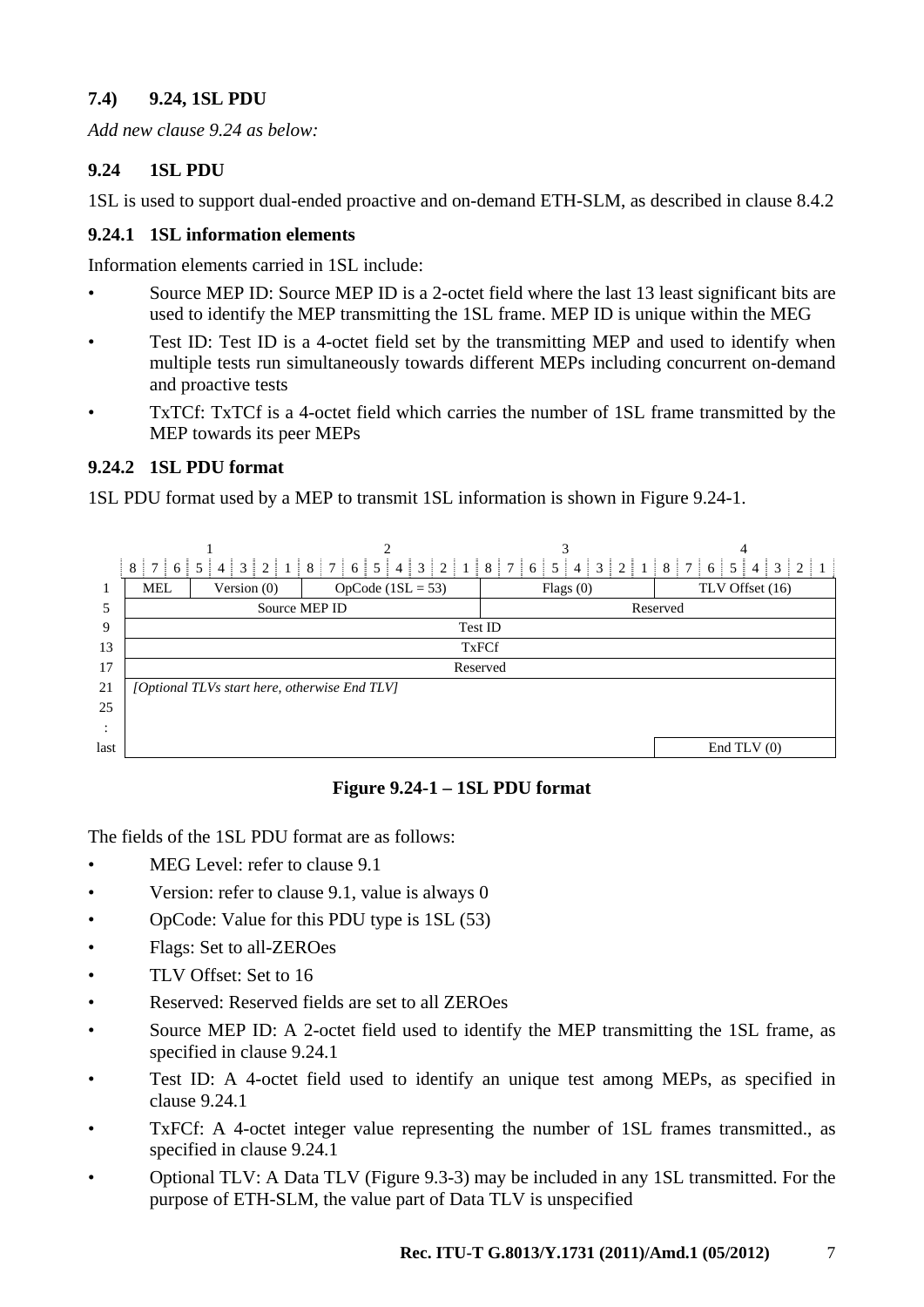#### • End TLV: An all-ZEROes octet value

#### **8) Clause 10, OAM frame addresses**

#### **8.1) 10.23 SLR**

*Add following information to Table 10-1 in clause 10.23:* 

| <b>OAM</b> Type | DAs for frames with OAM PDU        |
|-----------------|------------------------------------|
| 1SL             | Unicast DA or Multicast class 1 DA |

#### **8.2) New clause 10.24, 1SL**

*Add new clause 10.24 as follows:* 

#### **10.24 1SL**

1SL frames are generated with unicast DAs. 1SL frames may be generated with Multicast class 1 DA if multipoint measurements are desired.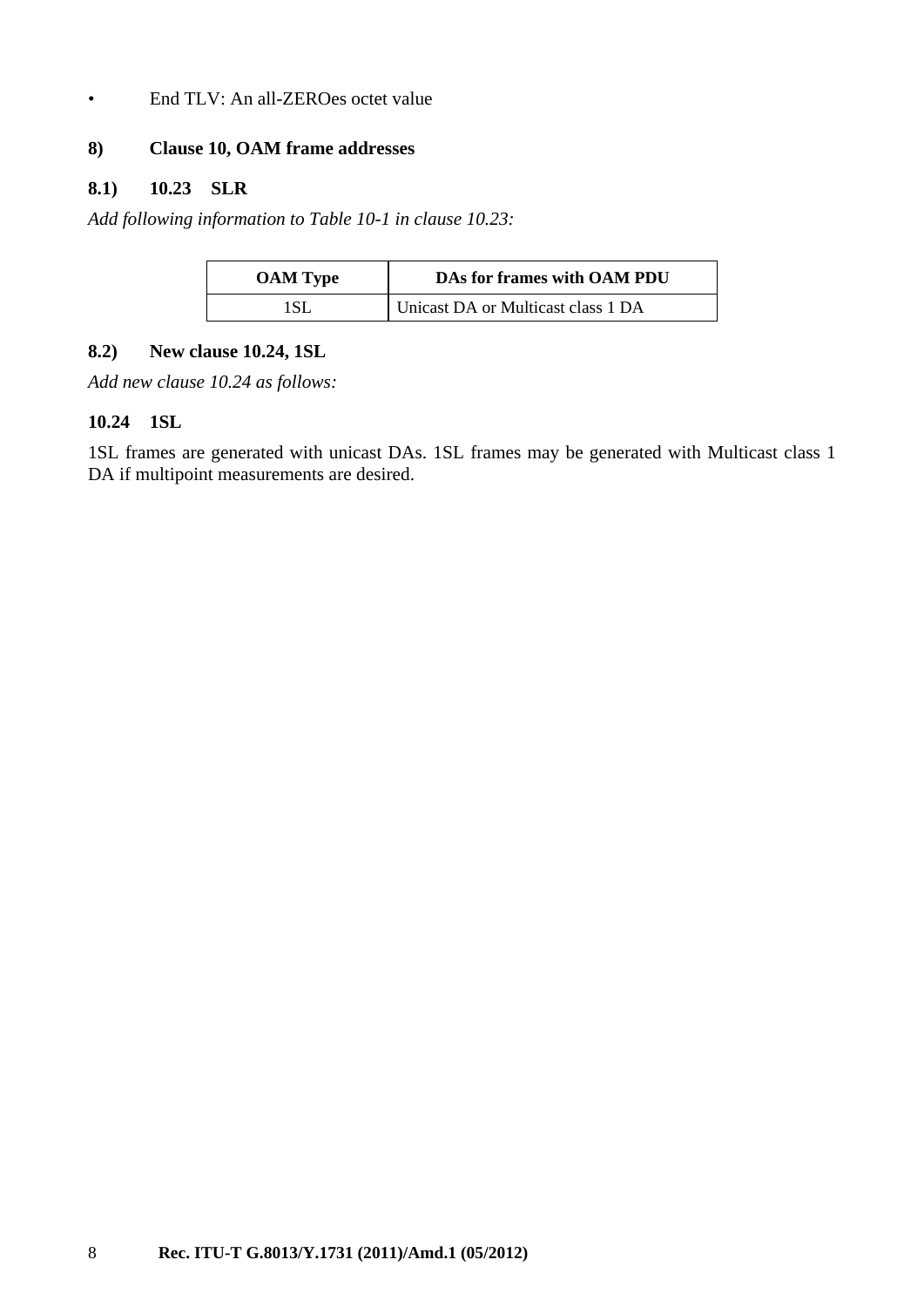#### ITU-T Y-SERIES RECOMMENDATIONS

#### **GLOBAL INFORMATION INFRASTRUCTURE, INTERNET PROTOCOL ASPECTS AND NEXT-GENERATION NETWORKS**

| <b>GLOBAL INFORMATION INFRASTRUCTURE</b>                           |                 |
|--------------------------------------------------------------------|-----------------|
| General                                                            | $Y.100 - Y.199$ |
| Services, applications and middleware                              | $Y.200 - Y.299$ |
| Network aspects                                                    | Y.300-Y.399     |
| Interfaces and protocols                                           | $Y.400 - Y.499$ |
| Numbering, addressing and naming                                   | $Y.500 - Y.599$ |
| Operation, administration and maintenance                          | $Y.600 - Y.699$ |
| Security                                                           | $Y.700 - Y.799$ |
| Performances                                                       | Y.800-Y.899     |
| <b>INTERNET PROTOCOL ASPECTS</b>                                   |                 |
| General                                                            | Y.1000-Y.1099   |
| Services and applications                                          | Y.1100-Y.1199   |
| Architecture, access, network capabilities and resource management | Y.1200-Y.1299   |
| Transport                                                          | Y.1300-Y.1399   |
| Interworking                                                       | Y.1400-Y.1499   |
| Quality of service and network performance                         | Y.1500-Y.1599   |
| Signalling                                                         | Y.1600-Y.1699   |
|                                                                    |                 |
| Operation, administration and maintenance                          | Y.1700-Y.1799   |
| Charging                                                           | Y.1800-Y.1899   |
| <b>IPTV</b> over NGN                                               | Y.1900-Y.1999   |
| NEXT GENERATION NETWORKS                                           |                 |
| Frameworks and functional architecture models                      | Y.2000-Y.2099   |
| Quality of Service and performance                                 | Y.2100-Y.2199   |
| Service aspects: Service capabilities and service architecture     | Y.2200-Y.2249   |
| Service aspects: Interoperability of services and networks in NGN  | Y.2250-Y.2299   |
| Numbering, naming and addressing                                   | Y.2300-Y.2399   |
| Network management                                                 | Y.2400-Y.2499   |
| Network control architectures and protocols                        | Y.2500-Y.2599   |
| Smart ubiquitous networks                                          | Y.2600-Y.2699   |
| Security                                                           | Y.2700-Y.2799   |
| Generalized mobility                                               | Y.2800-Y.2899   |
| Carrier grade open environment                                     | Y.2900-Y.2999   |
| Future networks                                                    | Y.3000-Y.3099   |

*For further details, please refer to the list of ITU-T Recommendations.*